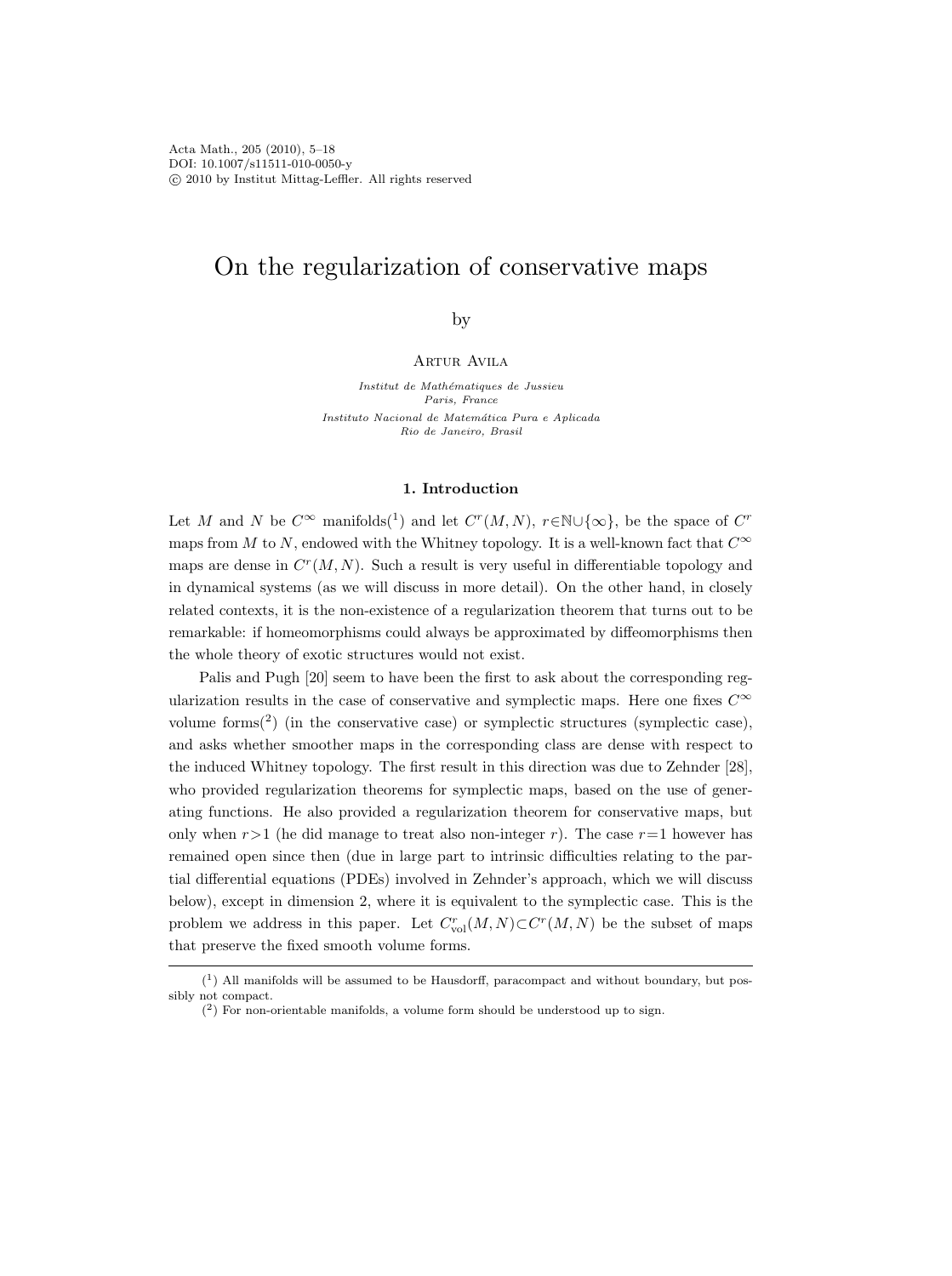THEOREM 1.  $C^{\infty}$  maps are dense in  $C_{\text{vol}}^{1}(M, N)$ .

Let us point out that the corresponding regularization theorem for conservative flows was obtained much earlier by Zuppa [29] in 1979. In fact, in a more recent approach of Arbieto–Matheus [1], it is shown that a result of Dacorogna–Moser [13] allows one to reduce to a local situation where the regularization of vector fields which are divergence free can be treated by convolutions. However, attempts to reduce the case of maps to the case of flows through a suspension construction have not been successful.

Let us discuss a bit an approach to this problem which is successful in higher regularity, and the difficulties that appear when considering  $C^1$ -conservative maps. Let us assume for simplicity that  $M$  and  $N$  are compact, as all difficulties are already present in this case. Let  $f \in C_{\text{vol}}^{r}(M, N)$ , and let  $\omega_M$  and  $\omega_N$  be the smooth volume forms. Approximate f by a smooth non-conservative map  $\tilde{f}$ . Then  $\tilde{f}^* \omega_N$  is  $C^{r-1}$  close to  $\omega_M$ . If we can solve the equation  $h^* \tilde{f}^* \omega_N = \omega_M$ , where h is C<sup>r</sup> close to the identity, then the desired approximation could be obtained by taking  $\hat{f} \circ h$ . Looking at the local problem one must solve to get  $h$ , it is natural to turn our attention to the  $C<sup>r</sup>$  solutions of the equation det  $Dh = \phi$ , where  $\phi: \mathbb{R}^n \to \mathbb{R}$  is smooth and close to 1.

Unfortunately, though  $\phi$  is smooth, we only know a priori that the  $C^{r-1}$  norm of  $\phi$ is small. This turns out to be quite sufficient to get control on h if  $r \geqslant 2$ , according to the Dacorogna–Moser technique. But when  $r=1$ , the analysis of the equation is different, as was shown by Burago–Kleiner [11] and McMullen [18]. This is well expressed in the following result, Theorem 1.2 of [11]: Given  $c>0$  there exists a continuous function  $\phi: [0, 1]^2 \to [1, 1+c]$  such that there is no bi-Lipschitz map  $h: [0, 1]^2 \to \mathbb{R}^2$  with det  $Dh = \phi$ .

This implies that continuous volume forms on a  $C^{\infty}$  manifold need not be  $C^1$  equivalent to smooth volume forms. This is in contrast with the fact that all smooth volume forms are  $C^{\infty}$  equivalent up to scaling [19], and the differential topology fact that all  $C^1$ structures on a  $C^{\infty}$  manifold are  $C^1$  equivalent.

Remark 2. One can define a  $C_{\text{vol}}^r$  structure on a manifold as a maximal atlas whose chart transitions are  $C<sup>r</sup>$  maps preserving the usual volume of  $\mathbb{R}^n$  (see [26, Example 3.1.12]). Then Theorem 1 (and its equivalent result for higher differentiability [28]) can be used to conclude that any  $C_{\text{vol}}^r$  structure is compatible with a  $C_{\text{vol}}^{\infty}$  structure (unique up to  $C_{\text{vol}}^{\infty}$  diffeomorphisms by [19]), by following the proof of the corresponding statement for  $C^r$  structures (see [17, Theorem 2.9]). For  $r \geq 2$ , a  $C^r_{\text{vol}}$  structure is the same as a  $C<sup>r</sup>$  structure together with a  $C<sup>r-1</sup>$  volume form by [13], but not all continuous volume forms on a  $C^{\infty}$  manifold arise from a  $C_{\text{vol}}^{1}$  structure, by [11, Theorem 1.2] quoted above.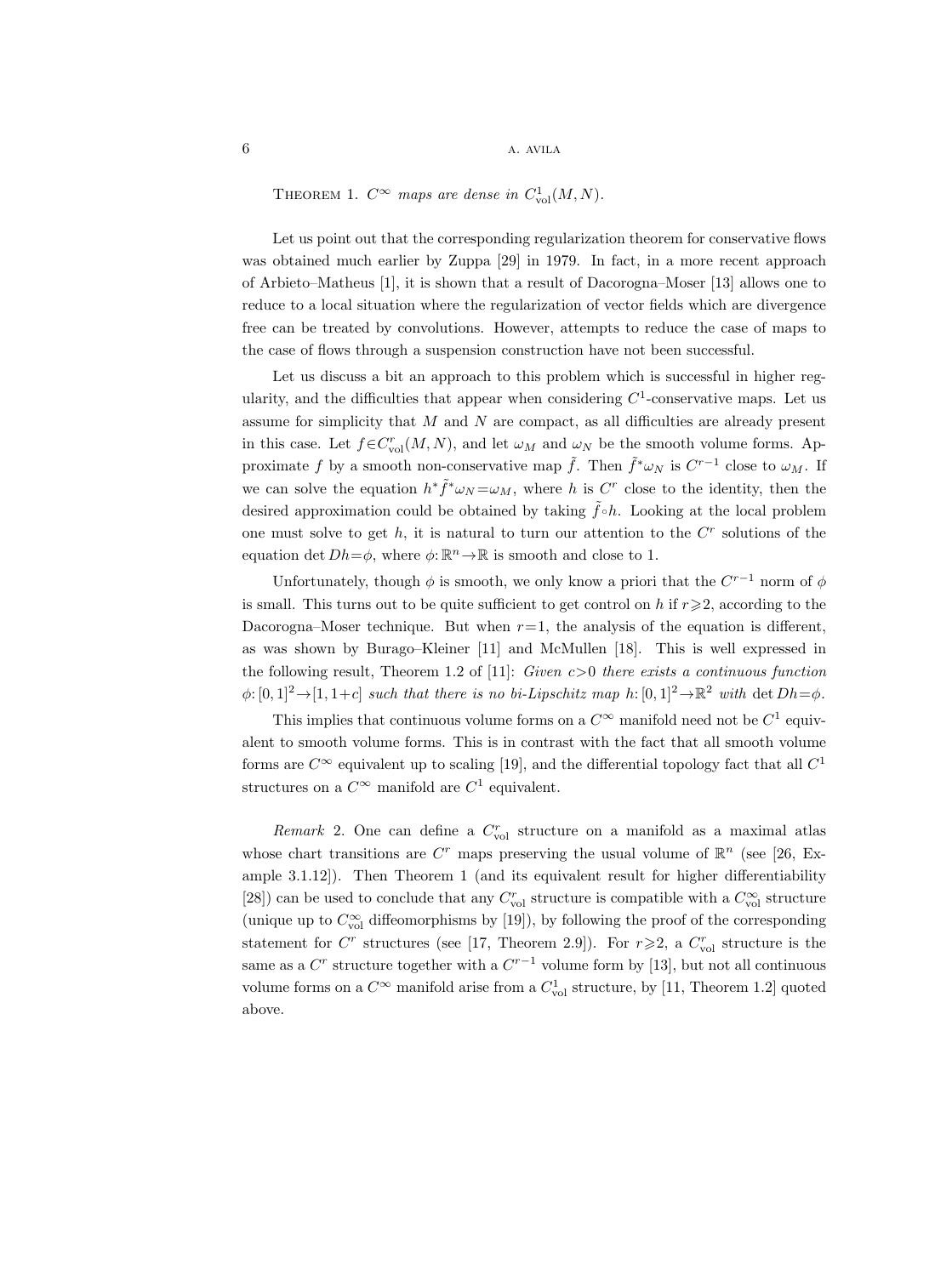We notice also the following amusing consequence of [11, Theorem 1.2], which we leave as an exercise: A generic continuous volume form on a  $C^1$  surface has no non-trivial symmetries, that is, the identity is the only diffeomorphism of the surface preserving the *volume form.* This highlights that the correct framework to do  $C^1$ -conservative dynamics is the  $C_{\text{vol}}^1$  category (and not  $C^1$  plus continuous volume form category).

The equation det  $Dh=\phi$  has been studied also in other regularity classes (such as Sobolev classes) by Ye  $[27]$  and Rivière–Ye  $[22]$ , but this has not helped with the regularization theorem in the  $C<sup>1</sup>$  case.

The approach taken in this paper is very simple, ultimately constructing a smooth approximation by taking independent linear approximations (derivative) in a very dense set, and carefully modifying and gluing them into a global map (with a mixture of barehand techniques and some results from the PDE approach in high regularity). A key point is to enforce that the choices involved in the construction are made through a *local* decision process. This is useful to avoid long-range effects, which if left out would lead us to a discretized version of the PDE approach in low regularity, with the associated difficulties. To ensure locality, we use the original unregularized map  $f$  as background data for making the decisions. The actual details of the procedure are best understood by going through the proof, since the difficulties of this problem lie in the details.

## 1.1. Dynamical motivation

In the discussion below, we restrict ourselves to diffeomorphisms of compact manifolds for definiteness.

There is a good reason why the regularization problem for conservative maps has first been introduced in a dynamical context. In dynamics, low regularity is often used in order to be able to have the strongest perturbation results available, such as the closing lemma [21], the connecting lemma [16] and the simple but widely used Franks' lemma [15]. Currently such results are only proved precisely for the  $C<sup>1</sup>$  topology (even getting to  $C^{1+\alpha}$  would be an amazing progress), except when considering 1-dimensional dynamics. On the other hand, higher regularity plays a fundamental role when distortion needs to be controlled, which is the case for instance when the ergodic theory of the maps is the focus  $(C^{1+\alpha}$  is a basic hypothesis of Pesin theory, and for most results on stable ergodicity such as [12], though more regularity is necessary if KAM (Kolmogorov–Arnold– Moser) methods are involved [23]). While dynamics in the smooth and the low regularity worlds may often seem to be different altogether (compare [10] and [5]), it turns out that their characteristics can often be combined (both in the conservative and the dissipative setting), yielding for instance great flexibility in obtaining interesting examples: see the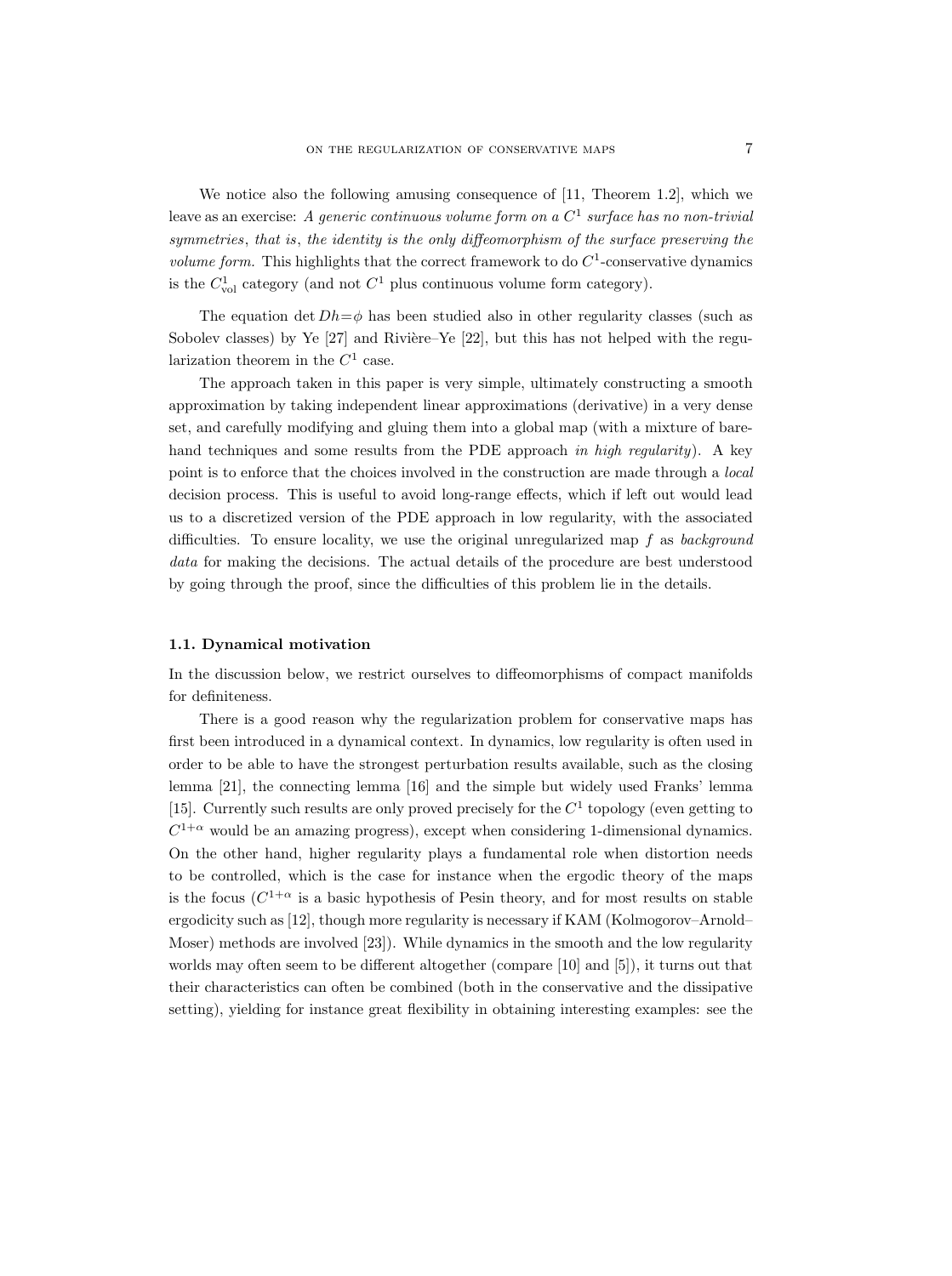construction of non-uniformly hyperbolic Bernoulli maps [14] which uses  $C^1$ -perturbation techniques of [3].

In the dissipative and symplectic settings, regularization theorems have been an important tool in the analysis of  $C<sup>1</sup>$ -generic dynamics: for instance, Zehnder's theorem is used in the proof of [2] that ergodicity is  $C^1$  generic for partially hyperbolic symplectic diffeomorphisms.(<sup>3</sup> ) Thus it is natural to expect that Theorem 1 will lead to several applications on  $C<sup>1</sup>$ -generic conservative dynamics. Indeed many recent results have been stated about certain properties of  $C^2$  maps being dense in the  $C^1$  topology, without being able to conclude anything about  $C^1$  maps only due to the non-availability of Theorem 1. Thus it had been understood for some time that proving Theorem 1 would have many immediate applications. Just staying with examples in the line of [2], we point out that [8] now implies that ergodicity is  $C<sup>1</sup>$  generic for partially hyperbolic maps with 1dimensional center (see  $[8, 84]$ ), and the same applies to the case of 2-dimensional center. in view of the recent work [24].

Though we do not aim to be exhaustive in the discussion of applications here, we give a few other examples which were pointed out to us by Bochi and Viana:

(1) Any  $C_{\text{vol}}^1$ -robustly transitive diffeomorphism admits a dominated splitting (conjectured, e.g., in [6, p. 365]), a result obtained for  $C^{1+\alpha}$  diffeomorphisms in [1] using a pasting lemma. (We note that this work also allows one to extend the pasting lemma of [1] itself, and hence its other consequences, to the  $C^1$  case.)

(2) A  $C<sup>1</sup>$ -generic conservative non-Anosov diffeomorphism has only hyperbolic sets of zero Lebesgue measure. Zehnder's theorem has been used in [3] and [5] to achieve this conclusion in the symplectic case, and such a result is necessary for the conclusion of the central dichotomy of [3]. It is based on a statement about  $C^2$ -conservative maps obtained in [4], so the conclusion for conservative maps now follows directly from Theorem 1. We hope that results in this direction will play a role in further strengthenings of [5].

(3) The existence of locally generic non-uniformly hyperbolic ergodic conservative diffeomorphisms with non-simple Lyapunov spectrum [9], [25] (the proof, conditional to the existence of regularization, is nicely sketched in [7, p. 260]).

## 1.2. Outline of the proof

Our basic idea is to construct the approximation of a diffeomorphism "from inside", growing it up through a growing frame while paying attention to compatibilities.

Let us think first of the case where we have a  $C_{\text{vol}}^1$  map  $f: \mathbb{R}^n \to \mathbb{R}^n$ , whose derivative is bounded and uniformly continuous. We wish to approximate f by a  $C_{\text{vol}}^{\infty}$  map,  $C^1$ 

<sup>(</sup> 3 ) It was this fact indeed that convinced the author to work on Theorem 1.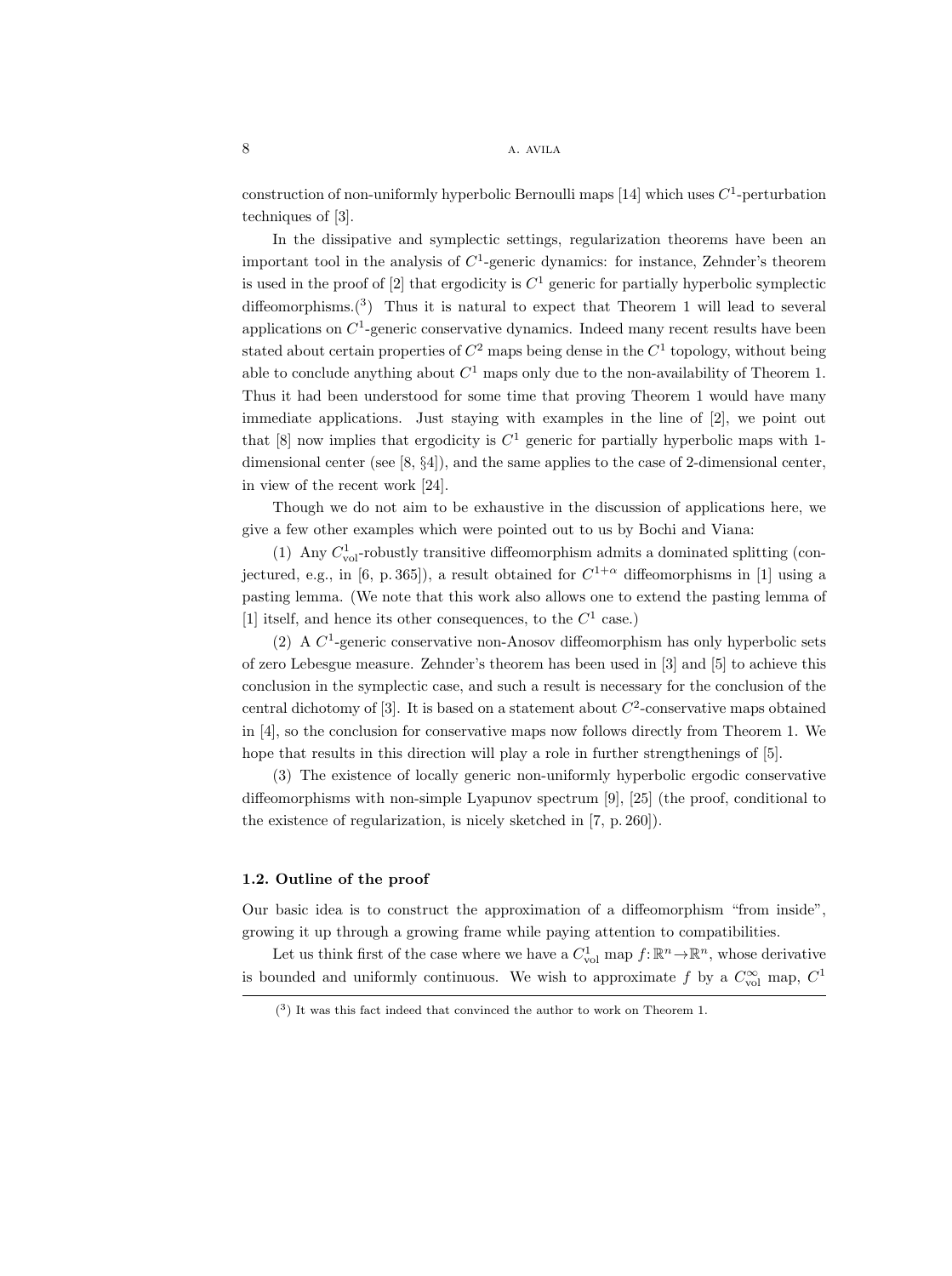uniformly. We break  $\mathbb{R}^n$  into small cubes with vertices in a multiple of the lattice  $\mathbb{Z}^n$ . In each cube, the derivative of  $f$  varies little. Thus  $f$  restricted to each cube certainly admits a nice  $C^{\infty}$  approximation: in fact, we can just approximate it by an affine map. Annoyingly, those approximations do not match.

Our next attempt is to build the approximation more slowly. First we will construct an approximation in a neighborhood of the set of vertices of the cubes, then extend it to an approximation near the set of edges, etc. Progressing through the  $k$ -faces of the cubes,  $0 \le k \le n$ , we will eventually get a map defined everywhere.

The first step is easy: consider a small  $\varepsilon$ -neighborhood  $V_0$  of the set of vertices of all the cubes. In this set, we can define an approximation  $f_0$  of f which is just affine in each connected component. Next, consider an  $\varepsilon^2$ -neighborhood  $V_1$  of the set of edges. The connected components of  $V_1 \backslash V_0$  intersect, each, a single edge. We can extend  $f_0|_{V_0 \cap V_1}$  to a map  $f_1$  defined in  $V_1$ : the extension argument follows [13], and is based on the fact that  $f_0$  admits a nice  $C^{\infty}$  (a priori not volume-preserving) extension. This extension, behaves well at the scale of the cubes (after rescaling to unit size, the extension is  $C^{\infty}$  close to affine), which yields the estimates necessary to apply the (high regularity) Dacorogna– Moser argument.

We repeat this process until getting a map  $f_{n-1}$  defined in a neighborhood  $V_{n-1}$  of the faces of the cubes. It is important to emphasize that, along this process, all decisions taken are local: for instance, to know what to do near an edge we only need to look at what we have done near the vertices of this edge. This eliminates long range effects in the process.

At the last moment however, we face a new difficulty: there is an obstruction to the extension of  $f_{n-1}$  to a volume-preserving map. In fact,  $\mathbb{R}^n \setminus V_{n-1}$  is disconnected, and for an extension (close to f) to exist, the boundary  $P$  (a topological sphere) of each hole must be mapped, under  $f_{n-1}$  to a topological sphere P' such that the bounded components of  $\mathbb{R}^n \backslash P$  and  $\mathbb{R}^n \backslash P'$  have the same volume.

To account for this, one could try to modify the map  $f_{n-1}$ , so that the volume of the "holes in the image" is the same as the volume of the "holes in the domain". In fact, if we have a volume-preserving map such as  $f_{n-1}$ , defined in a neighborhood of the boundaries of the cubes, it is easy to modify it to "shift mass" between adjacent "holes in the image". We could try to correct an increasing family of holes: choose one hole and an adjacent one, move mass so that the first one becomes fine, then choose another adjacent hole to the second one, move mass, etc. But this introduces possible long range effects: the decisions taken early on, in some specific place, affect what we have to do much later, and far away. Thus it is better to try to do it simultaneously. How to prescribe how much mass should be moved from which hole to which hole? Trying to solve this takes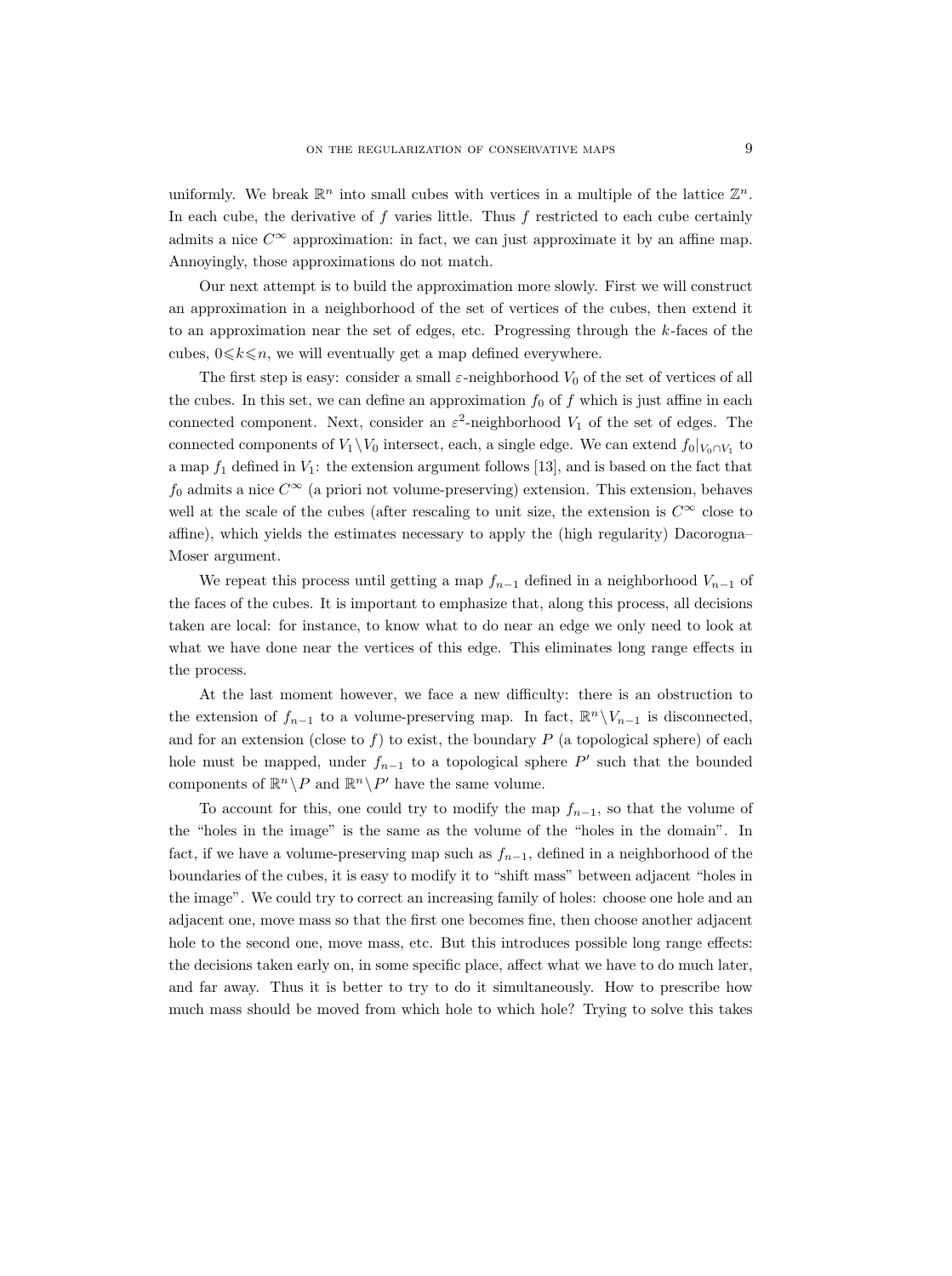us to some difference equation: we are given a function d from the set of cubes to  $\mathbb R$ (measuring the excess or deficit of volume of the "hole in the image"), and we want to find some function s from the set of faces to  $\mathbb R$  such that the sum of s over all faces of each cube equals d. This is just some discretized form of the divergence equation, and we do not want to follow this path, since, as described before, the divergence equation is hard to solve in the regularity we are dealing with.

We will instead proceed differently, being careful to make the constructions of  $f_0, \ldots, f_{n-1}$ , so that the problem will not show up at the last step: we make the corrections along the way, which breaks the problem into simple ones (we want to be able to make local decisions). To make the decisions, we use an important guide: the "background" map f, which is known to be volume-preserving. When constructing  $f_0$ , we make sure that  $f_0$ , near each vertex p, is fair to all cubes C that have p as a vertex: thus if B is the connected component of  $V_0$  containing p, we want that  $f_0(B)\cap f(C)$  and  $B\cap C$ have the same volume. This can be done, starting with a careless attempt at defining  $f_0$ , such as the one considered before, by a "moving mass" argument, which this time has no longer range effects. Later, when defining  $f_1$  near an edge  $q$ , the fairness property of  $f_0$  will allow us to be fair to all cubes that have q as an edge. This goes on until  $f_{n-1}$ , when we find out that the fairness condition implies that there is no problem with the holes any more. We can then extend  $f_{n-1}$  to the desired approximation  $f_n$  of f.

This concludes the argument in this case. We can adapt this argument to deal with, instead of the entire  $\mathbb{R}^n$ , some domain in  $\mathbb{R}^n$ . We just need to consider a suitable decomposition into cubes which has locally bounded geometry, and the Whitney decomposition will do. In fact, we can prove a more detailed result about domains, with "matching conditions" (thus, if  $f$  is already smooth somewhere, we do not need to modify  $f$  there along the approximation<sup>(4</sup>)). Once the case of domains in  $\mathbb{R}^n$  is taken care of, we can deal with the case of manifolds as well by a triangulation argument, building the approximation through vertices, edges, etc., but with a much easier argument (since we can prescribe matching conditions).

This paper is organized as follows. We first describe the kind of extension result we will repeatedly make use of, obtained using the Dacorogna–Moser technique. Then we show how to move mass between cubes, to achieve fairness. Next, we formulate and prove a version of the approximation theorem with matching conditions. We conclude with the application of this result to the case of manifolds.

<sup>(</sup> 4 ) We note that this kind of result is more relevant for "pasting lemma" applications [1] than Theorem 1 itself.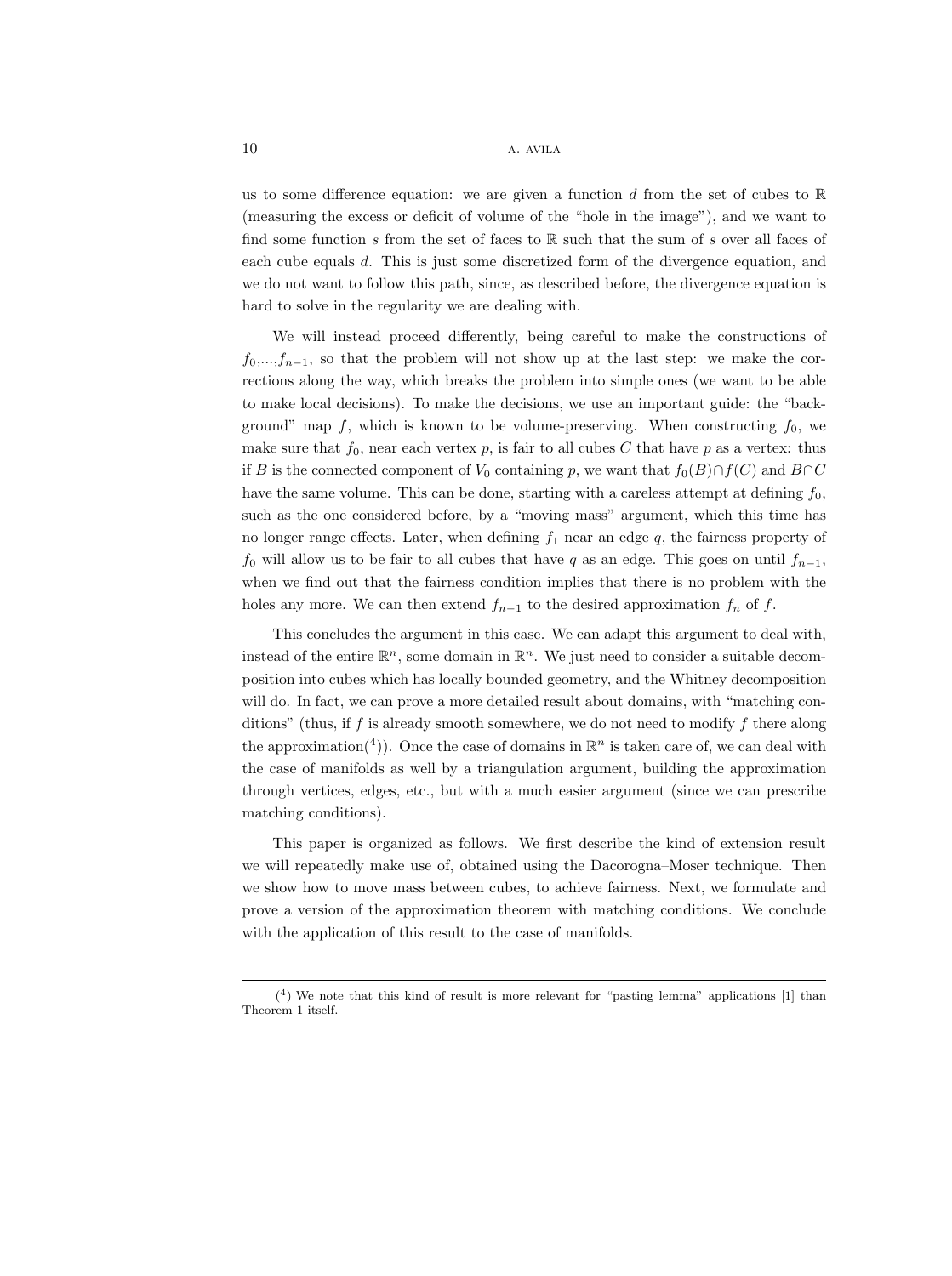Acknowledgments. I am grateful to Jairo Bochi for stimulating conversations while this work was under way, to Carlos Matheus for confirming the proof, and to Federico Rodriguez-Hertz for explaining to me what makes the immediate "reduction to the case of flows" not so straightforward. The writing of this note was significantly improved thanks to detailed comments provided by Amie Wilkinson. This research was partially conducted during the period I served as a Clay Research Fellow.

#### 2. Extending conservative maps

Fix two connected open sets with smooth boundary  $B_1, B_2 \subset \mathbb{R}^n$  with  $\overline{B}_1 \subset B_2$  and  $\overline{B}_2 \setminus B_1$ smoothly diffeomorphic to  $\partial B_1 \times [0,1]$ . For the proof of Theorem 1, we will need the following slight variations of Theorems 2 and 1 of Dacorogna–Moser [13].

THEOREM 3. Let  $\phi: \mathbb{R}^n \to \mathbb{R}$  be a  $C^{\infty}$  function with  $\int_{\mathbb{R}^n} \phi(z) dz = 0$  supported inside  $B_1$ . Then there exists  $v \in C^{\infty}(\mathbb{R}^n, \mathbb{R}^n)$  supported inside  $B_2$  with div  $v = \phi$ . Moreover, if  $\phi$  is  $C^{\infty}$  small, then v is  $C^{\infty}$  small.

Proof. Theorem 2 of [13] states in a more general context, that there exists a map w:  $\overline{B}_2 \to \mathbb{R}^n$  with div  $w = \phi$  and  $w|_{\partial B_2} = 0$ , and if  $\phi$  is  $C^\infty$  small then w is also  $C^\infty$  small. It is thus enough to find some  $C^{\infty}$  map  $u: \overline{B}_2 \to \mathbb{R}^n$  (small if  $\phi$  is small) with div  $u=0$ if  $\phi$  is  $C^{\infty}$  small, then v is  $C^{\infty}$  small.<br>
Proof. Theorem 2 of [13] states in a more general context, that there exists a map<br>  $w: \overline{B}_2 \to \mathbb{R}^n$  with div  $w = \phi$  and  $w|_{\partial B_2} = 0$ , and if  $\phi$  is  $C^{\infty}$  already used in [13].

There is a duality between smooth vector fields u and smooth  $(n-1)$ -forms  $u^*$ , in vector net<br>  $\sum_{n=1}^{\infty}$ ,  $y_{n-1}$ ).<br>
is closed in<br>  $\sum_{n=1}^{\infty}$  Solve<br>
can be requ<br>
Then  $u|_{\overline{B}}$ given by  $u^*(x)(y_1, ..., y_{n-1}) = \det(u(x), y_1, ..., y_{n-1})$ . The duality transforms the equation given by  $u'$ <br>
div  $u=0$  into<br>  $w|_{\partial B_2}=0$  im<br>
extend  $\alpha$  sm<br>
be a vector :<br>
have div  $u|_{\overline{B}}$  $div u=0$  into  $du^*=0$ . The form  $w^*$  is thus closed in  $\overline{B}_2 \backslash B_1$ , and the boundary condition  $w|_{\partial B_2}=0$  implies that it is exact in  $\overline{B}_2 \setminus B_1$ . Solve the equation  $d\alpha = w^*$  in  $\overline{B}_2 \setminus B_1$  and extend  $\alpha$  smoothly to  $\overline{B}_2$  (notice that  $\alpha$  can be required to be small if w is small). Let u be a vector field on  $\overline{B}_2$  given by  $d\alpha = u^*$ . Then  $u|_{\overline{B}_2 \setminus B_1} = w$ , and since  $du^* = 0$  in  $\overline{B}_2$ , we have div  $u|_{\overline{B}_2}=0$ .  $\Box$ 

THEOREM 4. Let  $\phi: \mathbb{R}^n \to (-1, \infty)$  be a  $C^{\infty}$  function with  $\int_{\mathbb{R}^n} \phi(z) dz = 0$  supported inside  $B_1$ . Then there exists  $\psi \in C^{\infty}(\mathbb{R}^n, \mathbb{R}^n)$ , with  $\psi$ -id supported inside  $B_1$ , such that det  $\psi=1+\phi$ . Moreover, if  $\phi$  is  $C^{\infty}$  small, then  $\psi$ -id is  $C^{\infty}$  small.

*Proof.* As in [13], the solution is given explicitly as  $\psi = \psi_1$ , where  $\psi_t(x)$  is the solution of the differential equation

$$
\frac{d\psi_t(x)}{dt} = \frac{v(\phi_t(x))}{t + (1-t)(1 + \phi(\psi_t(x)))}
$$

with  $\psi_0(x)=x$  and v comes from the previous theorem.

 $\Box$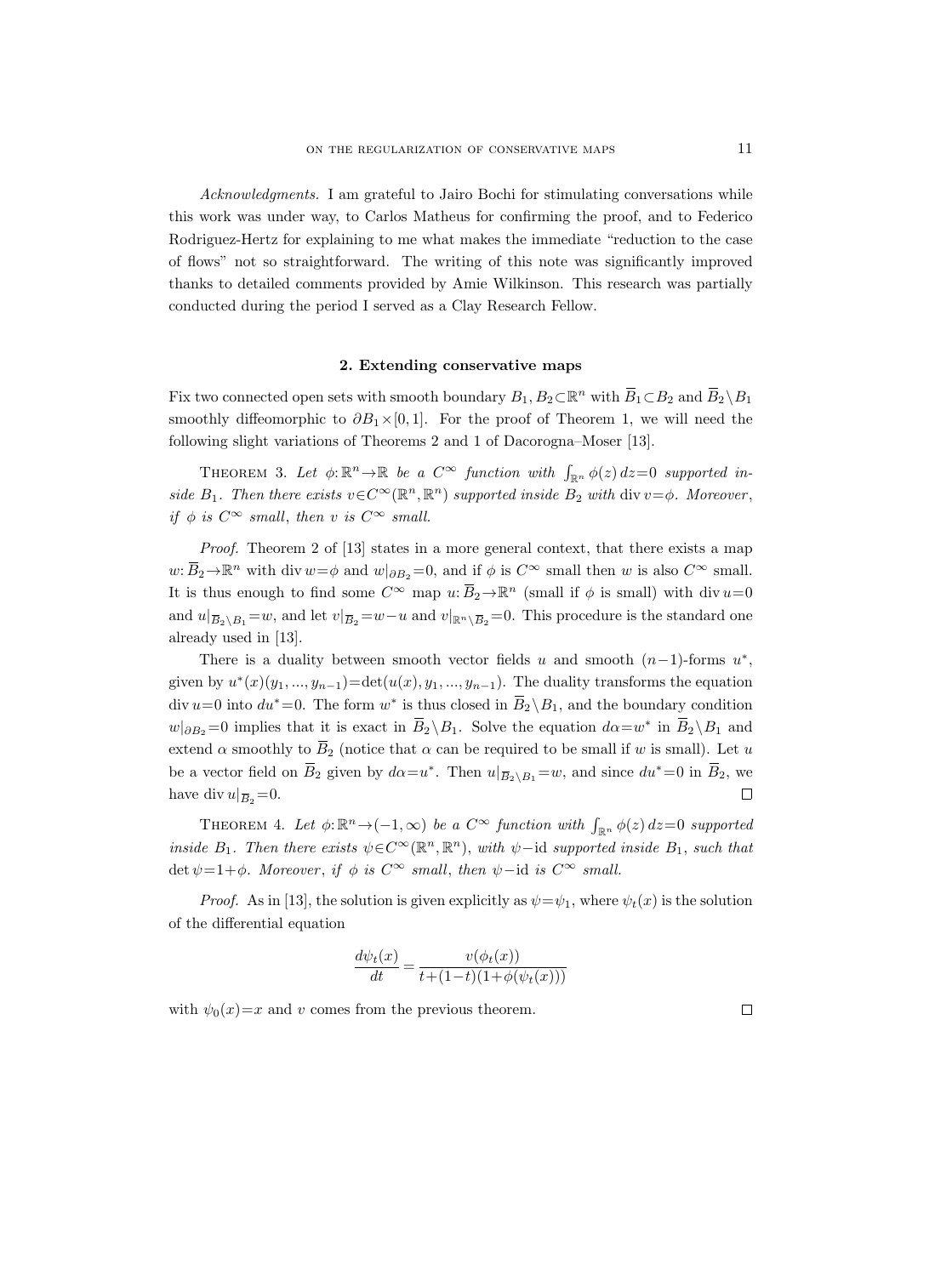COROLLARY 5. Let K be a compact set, U be a neighborhood of K and let  $f \in$  $C^{\infty}(\mathbb{R}^n,\mathbb{R}^n)$  be  $C^{\infty}$  close to the identity and such that  $f|_U$  is volume-preserving. Assume that for every bounded connected component W of  $\mathbb{R}^n \backslash K$ , W and  $f(W)$  have the same volume. Then there exists a  $C^{\infty}$ -conservative map close to the identity such that  $\tilde{f} = f$ on K.

*Proof.* We may modify f away from K so that  $f$  –id is compactly supported and  $\det f - 1$  is supported inside some open set  $\tilde{B}_1$ , which can be assumed to have smooth boundary, disjoint from some neighborhood of  $K$ . Let  $m$  be the number of connected components of  $B_1$ . We can assume that each connected component of  $\mathbb{R}^n \setminus K$  contains at most one connected component of  $\tilde{B}_1$  (otherwise we just enlarge  $\tilde{B}_1$  suitably). For each connected component  $B_1^i$  of  $\widetilde{B}_1$ , select a small  $\varepsilon$ -neighborhood  $B_i^2$  of  $\overline{B}_1^i$ . Let  $\phi_i$  be given by  $\phi_i|_{B_1^i} = \det f - 1$  and  $\phi_i|_{\mathbb{R}^n \setminus B_1^i} = 0$ . Then  $\int_{\mathbb{R}^n} \phi_i(z) dz = 0$ . Indeed, if  $B_1^i$  is contained in a bounded connected component of  $\mathbb{R}^n \setminus K$ , this follows immediately from f preserving the volumes of such sets, and if  $B_1^i$  is contained in the unbounded component W of  $\mathbb{R}^n \setminus K$ , one uses that f preserves the volume of  $W \cap B$  for all sufficiently large balls B (to see this one uses that  $f - id$  is compactly supported). Applying the previous theorem, one gets maps  $\psi_i$  with  $\psi_i$  – id supported inside  $B_1^i$ . We then take  $\tilde{f} = f \circ \psi_1^{-1} \circ ... \circ \psi_m^{-1}$ .  $\Box$ 

#### 3. Moving mass

In this section we will consider the  $L^{\infty}$  norm in  $\mathbb{R}^{n}$ . The closed ball of radius  $r > 0$  around  $p \in \mathbb{R}^n$  will be denoted by  $B(p, r)$  (this ball is actually a cube). The canonical basis of  $\mathbb{R}^n$ will be denoted by  $e_1, ..., e_n$ .

LEMMA 6. Fix  $0 < \delta < \frac{1}{10}$ . Let  $S \subset \{1, ..., n\}$  be a subset with  $0 \le k \le n-1$  elements. Let  $P \subset \mathbb{R}^n$  be the (finite) set of all p of the form  $\sum_{i \notin S} u_i e_i$  with  $u_i = \pm 1$ . Let

$$
B=\bigcup_{p\in P}B(p,1),
$$

and let  $B'$  be the open  $\delta$ -neighborhood of  $B$ . Let W be a Borel set whose  $\delta$ -neighborhood is contained in B and which contains  $B(0, \delta)$ . If  $F \in C^1_{\text{vol}}(B', \mathbb{R}^n)$  is  $C^1$  close to the *identity*, then there exists  $s \in C^{\infty}_{\text{vol}}(\mathbb{R}^n, \mathbb{R}^n)$  such that

- (1)  $s|_{\text{int }B(0,10)}$  is  $C^{\infty}$  close to the identity;
- (2) vol $(F(s(W)) \cap B(p, 1)) =$ vol $(W \cap B(p, 1))$  for  $p \in P$ ;
- (3) s is the identity outside the  $\delta$ -neighborhood of the subspace generated by  $\{e_i\}_{i \notin S}$ .

*Proof.* Notice that there are  $2^{n-k}$  elements in P. Call two elements  $p, p' \in P$  adjacent if  $p-p'=\pm 2e_l$  for some  $1 \leq l \leq n$ .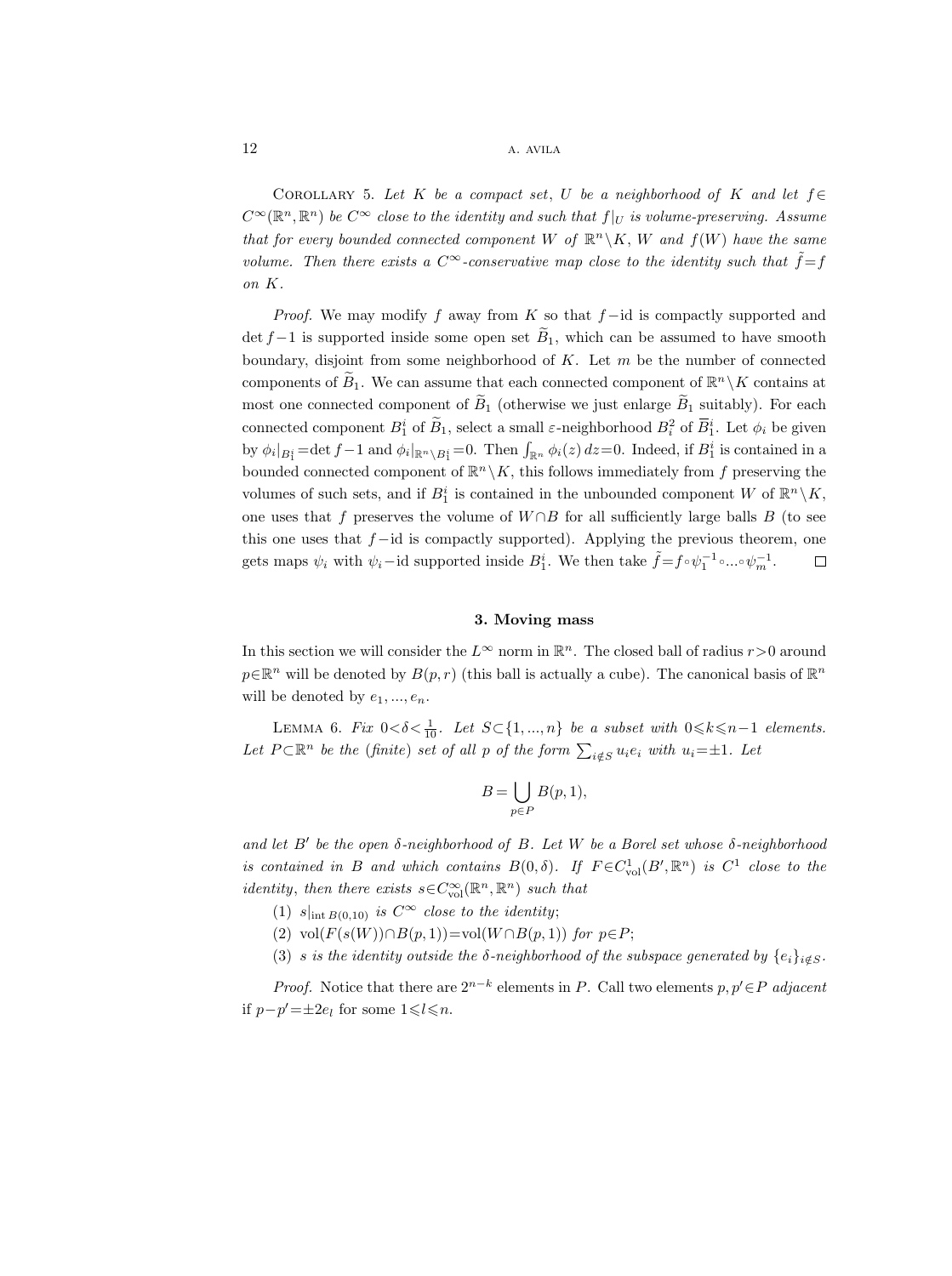Let p and p' be adjacent. Let  $q=q(p,p')=\frac{1}{4}\delta(p'+p)$ , and let  $C=C(p,p')$  be the cylinder consisting of all  $z \in \mathbb{R}^n$  of the form  $z+t(p'-p)$ , where  $t \in \mathbb{R}$  and  $z \in B(q, \frac{1}{4}\delta)$ . Let  $\phi = \phi^{p,p'} : \mathbb{R}^n \to [0,1]$  be a  $C^{\infty}$  function such that  $\phi(q)=1$ ,  $\phi|_{\mathbb{R}^n \setminus C} = 0$  and  $\phi(z+t(p-p'))=$  $\phi(z)$  for  $t \in \mathbb{R}$ . For  $t \in \mathbb{R}$ , let  $s_t = s_t^{p,p'} \in C_{\text{vol}}^{\infty}(\mathbb{R}^n, \mathbb{R}^n)$  be given by  $s_t(z) = z + t\phi(z)(p-p')$ . Let us show that for  $|t| < \frac{1}{100}\delta$ , we have

$$
\text{vol}(s_t(W) \cap B(p, 1)) - \text{vol}(W \cap B(p, 1)) = \text{vol}(s_t(C \cap B(0, \delta)) \cap B(p, 1))
$$

$$
- \text{vol}(C \cap B(0, \delta) \cap B(p, 1))
$$

$$
= t \int_{B(0, 1/2)} \phi(z) dz.
$$
(3.1)

Indeed, since the  $\delta$ -neighborhood of W is contained in B, and  $s_t$  is the identity outside C, if  $z \in W \cap B(p, 1)$  belongs (respectively, does not belong) to  $C \cap B(0, \delta)$ , then  $s_t(z)$  belongs (respectively, does not belong) to  $B(p, 1)$  as well. Since  $C \cap B(0, \delta) \subset W$ , this justifies the first equality. The second equality is a straightforward computation.

Let  $B''$  be the open  $\frac{1}{2}\delta$ -neighborhood of B. It is easy to see that if  $\widetilde{F} \in C^1_{\text{vol}}(B'', \mathbb{R}^n)$ is  $C^1$  close to the identity then  $vol(F(s_t(W)) \cap B(\tilde{p}, 1)) = vol(F(W) \cap B(\tilde{p}, 1))$  for every  $\tilde{p} \in P \setminus \{p, p'\},\$  since in this case we actually have  $\tilde{F}(s_t(W)) \cap B(\tilde{p}, 1) = \tilde{F}(W) \cap B(\tilde{p}, 1).$ 

We claim that there exists  $t \in \mathbb{R}$  small such that

$$
\text{vol}(F(s_t(W)) \cap B(p, 1)) = \text{vol}(W \cap B(p, 1)).
$$

Indeed, for  $|t| < \frac{1}{100}\delta$ , vol $(F(s_t(W)) \cap B(p, 1)) - \text{vol}(s_t(W) \cap B(p, 1))$  is small if F is close to the identity. The claim follows from (3.1) and the obvious continuity of

$$
t \longmapsto \text{vol}(\widetilde{F}(s_t(W)) \cap B(p,1)).
$$

As a graph, P is just a hypercube, so there exists an ordering  $p_1, ..., p_{2n-k}$  of the elements of P such that for  $1 \leq i \leq 2^{n-k}-1$ ,  $p_i$  and  $p_{i+1}$  are adjacent. Given F, we define sequences  $F_{(l)} \in C^1_{\text{vol}}(B'', \mathbb{R}^n)$  and  $s_{(l)} \in C^{\infty}_{\text{vol}}(\mathbb{R}^n, \mathbb{R}^n)$ ,  $0 \le l \le 2^{n-k}-1$ , by induction as follows. We let  $s_{(0)} = id$ ,  $F_{(l)} = F \circ s_{(l)}$  for  $0 \le l \le 2^{n-k}-1$ , and for  $1 \le l \le 2^{n-k}-1$  we let  $s_{(l)} = s_t^{p,p'} \circ s_{(l-1)}$ , where  $p = p_i$ ,  $p' = p_{i+1}$  and t is given by the claim applied with  $\widetilde{F} = F_{(l-1)}$ . As long as F is sufficiently close to the identity, we get inductively that  $F_{(l)}$  is close to the identity, so this construction can indeed be carried out.

Let us show that  $s=s_{(2^{n-k}-1)}$  has all the required properties. Properties (1) and (3) are rather clear. By construction, we get inductively that

$$
\text{vol}(F_{(l)}(W) \cap B(p, 1)) = \text{vol}(W \cap B(p, 1))
$$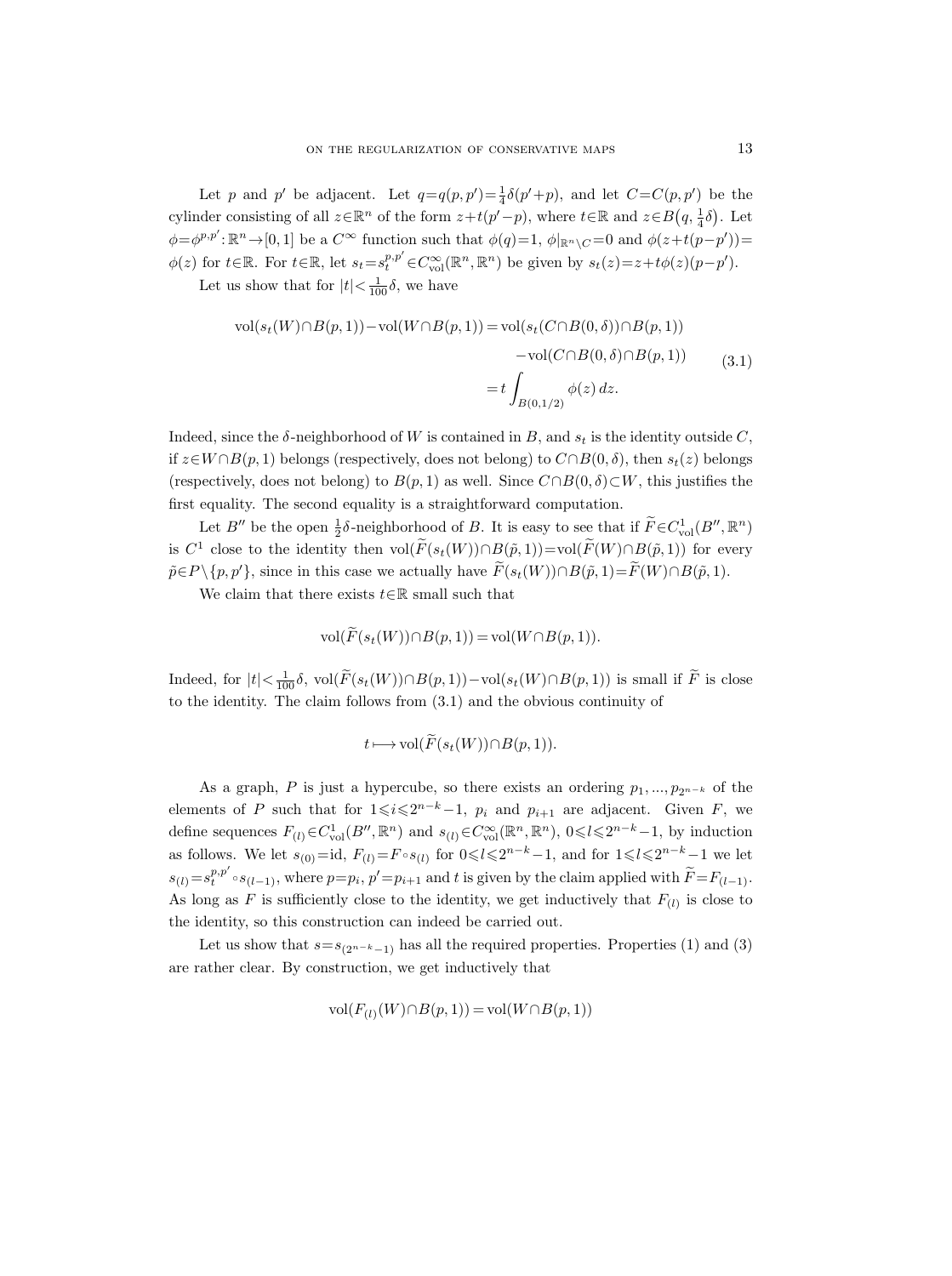for  $p \in \{p_1, ..., p_l\}$ , so it is clear that vol $(F(s(W)) \cap B(p, 1))$ =vol $(W \cap B(p, 1))$ , except possibly for  $p=p_{2n-k}$ . But

$$
\sum_{p\in P} \mathrm{vol}(F(s(W))\cap B(p,1))=\mathrm{vol}(F(s(W))\cap B)=\mathrm{vol}(W\cap B)=\sum_{p\in P} \mathrm{vol}(W\cap B(p,1)),
$$

so we must have vol $(F(s(W)) \cap B(p, 1))$ =vol $(W \cap B(p, 1))$  also for  $p=p_{2n-k}$ , and property (2) follows.  $\Box$ 

#### 4. Proof of Theorem 1

## 4.1. Charts

If  $U\subset\mathbb{R}^n$  is open and  $f:U\to\mathbb{R}^n$  is a bounded  $C^r$  map with bounded derivatives up to order r, we let  $||f||_{C^r}$  be the natural  $C^r$  norm.

THEOREM 7. Let W be an open subset of  $\mathbb{R}^n$  and let  $f \in C^1_{\text{vol}}(W, \mathbb{R}^n)$  be a map with bounded uniformly continuous derivative. Let  $K_0\subset W$  be a compact set such that f is  $C^{\infty}$  in a neighborhood of  $K_0$ . Let  $U\subset W$  be open. Then for every  $\varepsilon>0$  there exists  $\tilde{f} \in C^1_{\text{vol}}(W, \mathbb{R}^n)$  such that  $\tilde{f}|_U$  is  $C^{\infty}$ ,  $\tilde{f}$  coincides with  $f$  in  $W \backslash U$  and in a neighborhood of  $K_0$ , and  $||f - f||_{C^1} < \varepsilon$ .

*Proof.* We consider the  $L^{\infty}$  metric in  $\mathbb{R}^n$ . Let  $\theta > 0$  be such that the  $\theta$ -neighborhood of  $K_0$  is contained in W and f is  $C^{\infty}$  in it. We will now introduce a Whitney decomposition of U.

If  $0 \leq m \leq n$ , an *m-cell* x is some set of the form  $\prod_{k=1}^{n} [2^{-t}a_k, 2^{-t}(a_k+b_k)],$  where  $t\in\mathbb{Z}, a_k\in\mathbb{Z}$  and  $b_k\in\{0,1\}$  with  $\#\{k:b_k=1\}=m$ . For  $m\geqslant1$ , we let its interior int x be  $\prod_{k=1}^{n} (2^{-t}a_k, 2^{-t}(a_k+b_k)),$  with the convention that  $(a, a) = \{a\}$  for  $a \in \mathbb{R}$ . Let  $\partial x$  be  $x\in x$ .

We say that an n-cell x is  $\varepsilon$ -small if its diameter is at most  $\varepsilon$ , and every n-cell of the same diameter as x which intersects x is contained in  $U$ . We say that a dyadic n-cell is  $\varepsilon$ -good if it is a maximal (with respect to inclusion)  $\varepsilon$ -small n-cell. We say that a dyadic m-cell,  $0 \le m \le n-1$ , is  $\varepsilon$ -good if it is the intersection of all  $\varepsilon$ -good n-cells that intersect its interior.

Given  $\varepsilon > 0$ , we say that an  $\varepsilon$ -good m-cell x has rank  $t = t(x)$  if the minimal diameter of the  $\varepsilon$ -good *n*-cells containing it is  $2^{-t}$  (if  $m>0$ ,  $2^{-t}$  is just the diameter of x). The rank is designed to give a measure of the intrinsic scale of the  $\varepsilon$ -good cells near x, so the more cumbersome definition is needed to be meaningful for  $m=0$ . Notice that if x and y are ε-good cells and  $x∩y≠∞$  then  $|t(x)-t(y)|≤1$  (otherwise either x or y would not satisfy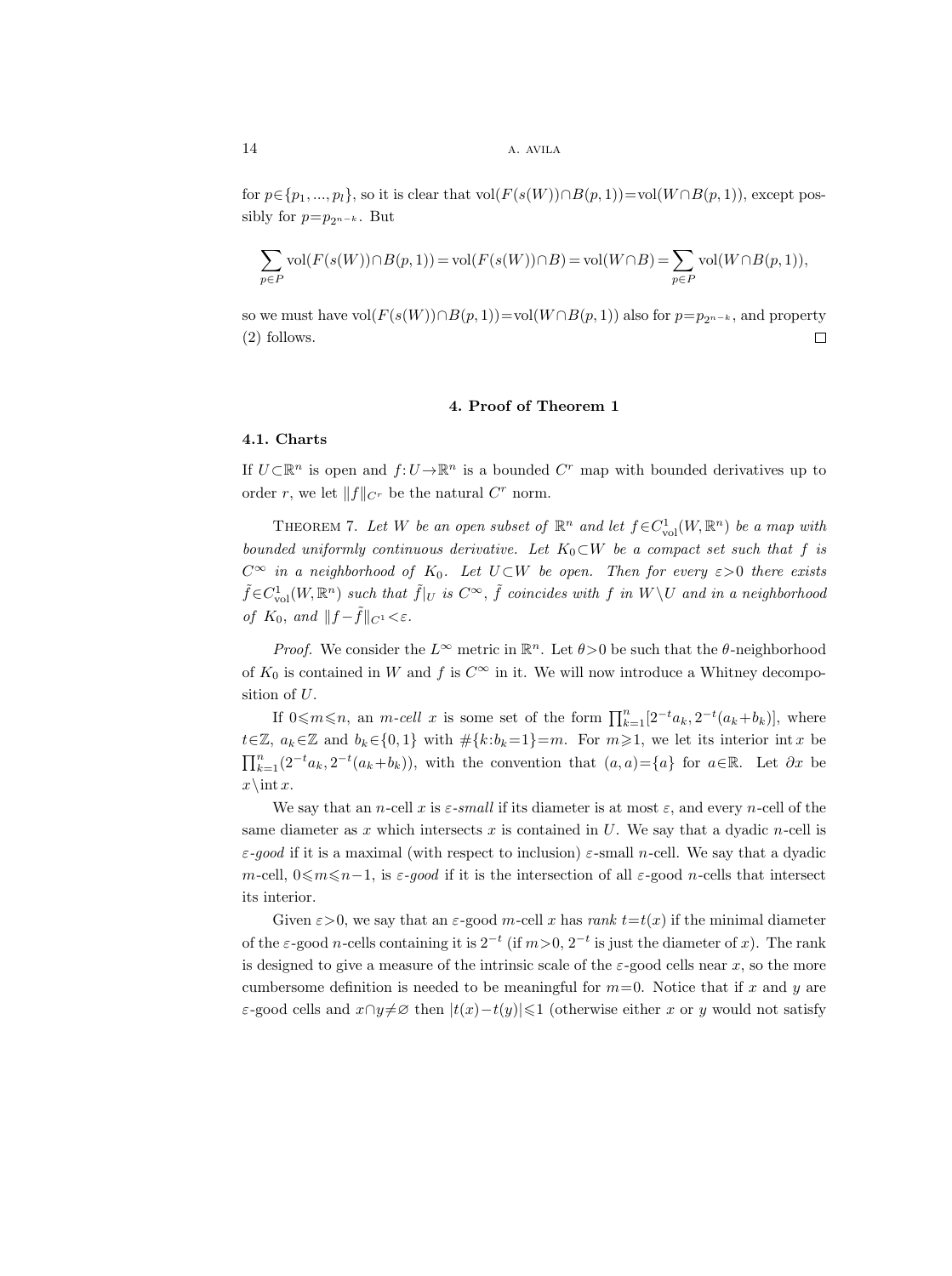the maximality requirement of an  $\varepsilon$ -good m-cell). Each  $\varepsilon$ -good m-cell x is contained in  $2^{n-m}$  n-cells of diameter  $2^{-t(x)}$ , called neighbors of x (which are not necessarily  $\varepsilon$ -good).

Fix some small  $\varepsilon > 0$ . From now on, by m-cell we will understand an  $\varepsilon$ -good m-cell. Let  $N_m$  be the set of m-cells. By construction, the interiors of distinct cells are always disjoint, and their union covers  $U$ . This is what we meant by a Whitney decomposition of U. The local geometry of the Whitney decomposition has some bounded complexity (depending on the dimension): there exists  $C_0=C_0(n)$  such that each m-cell contains at most  $C_0$  k-cells,  $0 \le k \le m$ . Moreover, each  $x \in N_m$  is the union of the interior of the k-cells,  $0 \leq k \leq m$ , contained in x.

For  $x \in N_m$ , let  $D(x)$  be the  $2^{-10(m+1)}2^{-t(x)}$ -neighborhood of x, and let

$$
I(x) = \bigcup_{y} D(y),
$$

where the union is taken over all proper subcells  $y \subset x$ . Thus  $I(x)$  is a neighborhood of the boundary of x. Let  $B(x)=D(x)\cup I(x)$  (a somewhat larger neighborhood of x) and  $J(x)=D(x)\setminus I(x)$  (and thus  $J(x)$  is obtained by truncating a neighborhood of x near the boundary of x). Notice that if x and y are distinct cells, then  $J(x)$  and  $J(y)$  are disjoint. Let  $R(x)$  be the interior of the union of all n-cells intersecting x. Thus  $R(x)$  is again a neighborhood of x, larger than  $B(x)$  and  $D(x)$ . Notice that the  $2^{-100(m+1)}2^{-t(x)}$ neighborhood of  $J(x)$  is contained in the interior of the union of the neighbors of x.

For a cell x, let b be its barycenter, let  $\lambda_x: \mathbb{R}^n \to \mathbb{R}^n$  be given by  $\lambda_x(z) = b + 2^{-t(x)+1}z$ and let  $H_x(z) = f(b) + Df(b)(z - b)$ . We say that  $h \in C_{\text{vol}}^{\infty}(R(x), \mathbb{R}^n)$  is x-nice if  $h - f$ is  $C^1$  small,  $(\lambda_x^{-1} \circ h \circ \lambda_x) - (\lambda_x^{-1} \circ H_x \circ \lambda_x)$  is  $C^\infty$  small, and for every neighbor y of x, vol(f<sup>-1</sup>(h(J(x)))∩y)=vol(J(x)∩y). Notice that this last condition implies that for every  $y \in N_n$  containing x, vol $(f^{-1}(h(J(x))) \cap y) = vol(J(x) \cap y)$ .

A family  $\{h_x\}_{x\in N_m}$  is said to be *nice* if each  $h_x$  is x-nice and  $\|h_x-f\|_{C^1}\to 0$  uniformly as rank $(x) \rightarrow \infty$ . Let  $\varrho = 2^{-100n}$ . We will now inductively construct nice families  $\{\tilde{h}_x\}_{x\in N_m}$ ,  $0 \leq m \leq n$ , such that  $\tilde{h}_x = \tilde{h}_y$  in a  $2^{-t(x)} \varrho^{m+1}$ -neighborhood of  $B(y)$  whenever y is a subcell of x, and such that if x is  $2^{-(m+1)}\theta$ -close to  $K_0$  then  $\tilde{h}_x = f|_{R(x)}$ .

Let  $x \in N_0$ . If  $\varepsilon$  is small and  $x$  is  $\frac{1}{2}\theta$ -close to  $K_0$ , then  $\tilde{h}_x = f|_{R(x)}$  is  $x$ -nice. Otherwise, if  $\varepsilon$  is sufficiently small, then by a  $C^1$  small modification of  $H_x$  we obtain a map  $\tilde{h}_x$ which is x-nice. The easiest way to see this is to first conjugate by  $\lambda_x$ , bringing things to unit scale. More precisely, we get into the setting of Lemma 6 (with  $k=0$ , and hence  $S = \emptyset$ ) by putting  $F = \lambda_x^{-1} \circ f^{-1} \circ H_x \circ \lambda_x$  and  $W = \lambda_x^{-1}(J(x))$ . Let s be the map given by Lemma 6. Then  $\tilde{h}_x = H_x \circ \lambda_x \circ s \circ \lambda_x^{-1}$  is x-nice. Moreover,  $\{\tilde{h}_x\}_{x \in N_0}$  is a nice family since the estimates improve as the rank grows (indeed, as the rank grows, one looks at smaller and smaller scales, and the derivative varies less and less).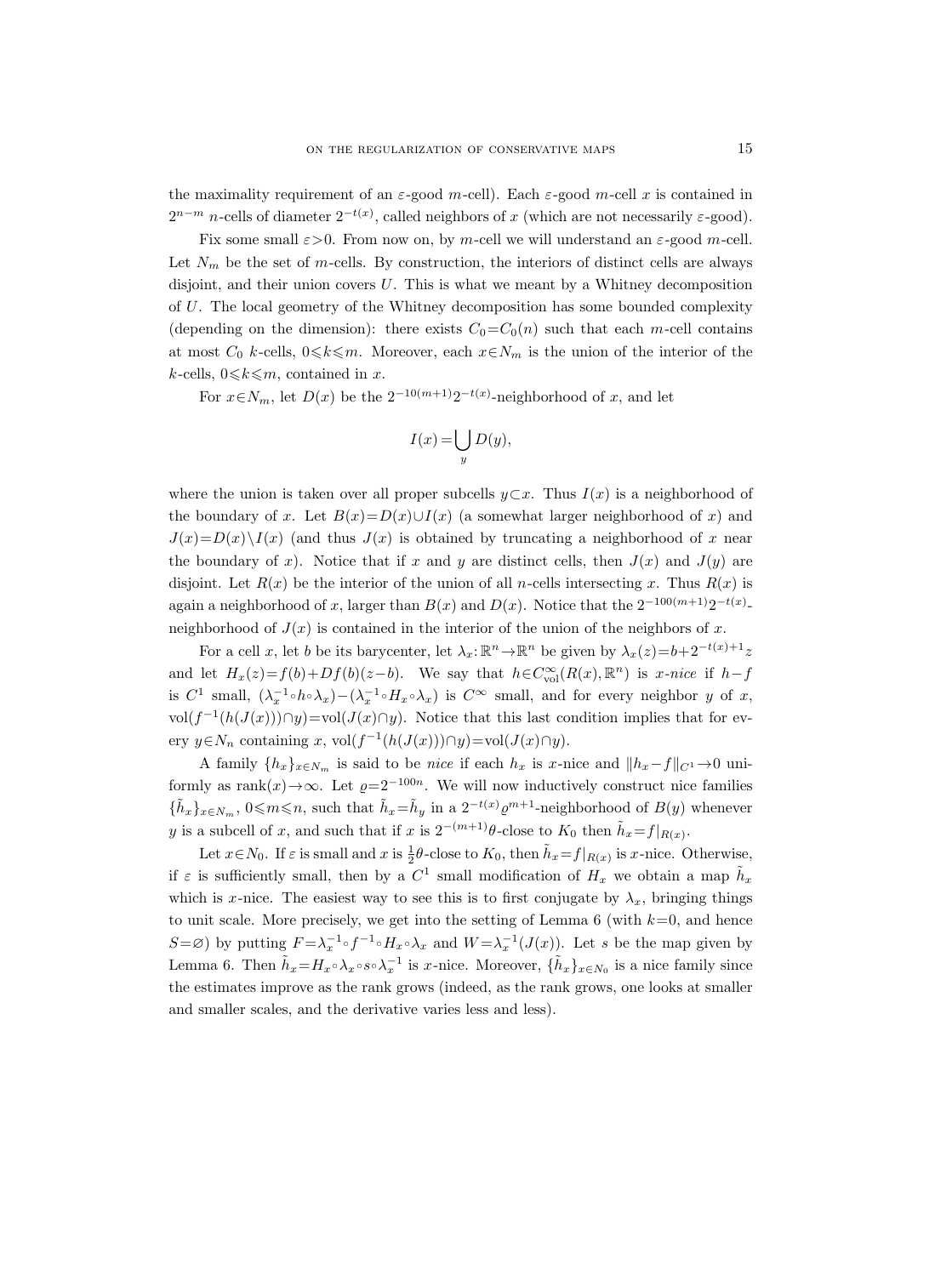Let now  $1\leqslant m\leqslant n-1$  and assume that for every  $k\leqslant m-1$  we have defined a nice family  $\{\tilde{h}_x\}_{x \in N_k}$  with the required compatibilities.

If  $x \in N_m$  intersects a  $2^{-(m+1)}\theta$ -neighborhood of  $K_0$  just take  $\tilde{h}_x = f|_{R(x)}$  as definition and it will satisfy the other compatibility by hypothesis. Otherwise, let Q be the open  $\varrho^m$ -neighborhood of  $B(x)$  and define a map  $h_x \in C^{\infty}_{\text{vol}}(Q, \mathbb{R}^n)$  such that  $h_x = \tilde{h}_y$  in the  $\varrho^m$ neighborhood of  $B(y)$  for every subcell  $y \subset x$ . Restricting  $h_x$  to the  $\frac{1}{2} \varrho^m$ -neighborhood of  $I(x)$ , which is a full compact set (that is, it does not disconnect  $\mathbb{R}^n$ ), since  $m \leq n-1$ , and extending it to  $R(x)$  using Corollary 5, we get that  $h_x^{(1)} \in C_{\text{vol}}^{\infty}(R(x), \mathbb{R}^n)$  which is  $C^{\infty}$  close to  $H_x$  after rescaling by  $\lambda_x$ . By a  $C^1$  small modification of  $h^{(1)}(x)$  outside the  $\varrho$ -neighborhood of  $I(x)$ , we can obtain a nice family  $\{\tilde{h}_x\}_{x \in N_m}$ . This is an application of Lemma 6 (with  $k=m$ ) analogous to the one described before. This time, we let  $F = \lambda_x^{-1} \circ f^{-1} \circ h_x^{(1)} \circ \lambda_x$  and  $W = \lambda_x^{-1}(J(x))$ . We choose S as the subset of the canonical basis of  $\mathbb{R}^n$  which spans the tangent space to x at some (any) interior point. Letting s be the map given by Lemma 6, the desired maps are given by  $\tilde{h}_x=h_x^{(1)} \circ \lambda_x \circ s \circ \lambda_x^{-1}$ .

By induction, we can construct the nice families as above for  $0 \le m \le n-1$ . Let now  $x \in N_n$ . As before, when x is close to  $K_0$  the definition is forced and there is no problem of compatibility by hypothesis. Otherwise, let Q be the open  $\varrho^n$ -neighborhood of  $I(x)$ . As before, define a map  $h_x: Q \to \mathbb{R}^n$  by gluing the definitions of  $\tilde{h}_y$  for subcells of x. Notice that  $\mathbb{R}^n \setminus I(x)$  has two connected components, and the bounded one is contained in x. By construction,  $I(x)$  is the disjoint union of the  $J(y)$  contained in it. Thus the volumes of  $h_x(I(x)) \cap f(x)$  and  $I(x) \cap x$  are equal. This implies that the bounded component of  $\mathbb{R}^n \setminus h_x(I(x))$  has the same volume as the bounded component of  $\mathbb{R}^n \setminus I(x)$ . We can restrict  $h(x)$  to the  $\frac{1}{2}\varrho^{n}$ -neighborhood of  $I(x)$  and extend it to a map  $\tilde{h}_x \in C^{\infty}_{\text{vol}}(R(x), \mathbb{R}^n)$ which is x-nice using Corollary 5 (after rescaling by  $\lambda_x$  and then rescaling back). Thus we obtain a nice family  $\{\tilde{h}_x\}_{x \in N_n}$  with all the compatibilities.

The nice family  $\{\tilde{h}_x\}_{x\in N_n}$  is such that whenever two *n*-cells x and y intersect, we have  $\tilde{h}_x = \tilde{h}_y$  in a neighborhood of the intersection. Let  $\tilde{f}: W \to \mathbb{R}^n$  be defined by  $\tilde{f}(z)=f(z)$ , for  $z \notin U$ , and  $\tilde{f}(z)=\tilde{h}_x(z)$  for every  $z \in x$ ,  $x \in N_n$ . Then  $\tilde{f} \in C^1_{\text{vol}}(W, \mathbb{R}^n)$ , since near  $\partial U \cap W$  the rank of an n-cell x is big and hence  $\|\tilde{h}_x - f|_{R(x)}\|_{C^1}$  is small. Moreover  $\|\tilde{f} - f\|_{C^1}$  is small everywhere, and  $\tilde{f} = f$  in a neighborhood of  $K_0$  by construction.  $\Box$ 

## 4.2. Manifolds

We now conclude the proof of Theorem 1 by a triangulation argument. Triangulate M so that for every simplex D there are smooth charts  $g_i: W_i \to \mathbb{R}^n$  and  $\tilde{g}_i: \widetilde{W}_i \to \mathbb{R}^n$ such that  $f(W_i) \subset W_i$  and D is precompact in  $W_i$ . Such charts may be assumed to be volume-preserving by [19].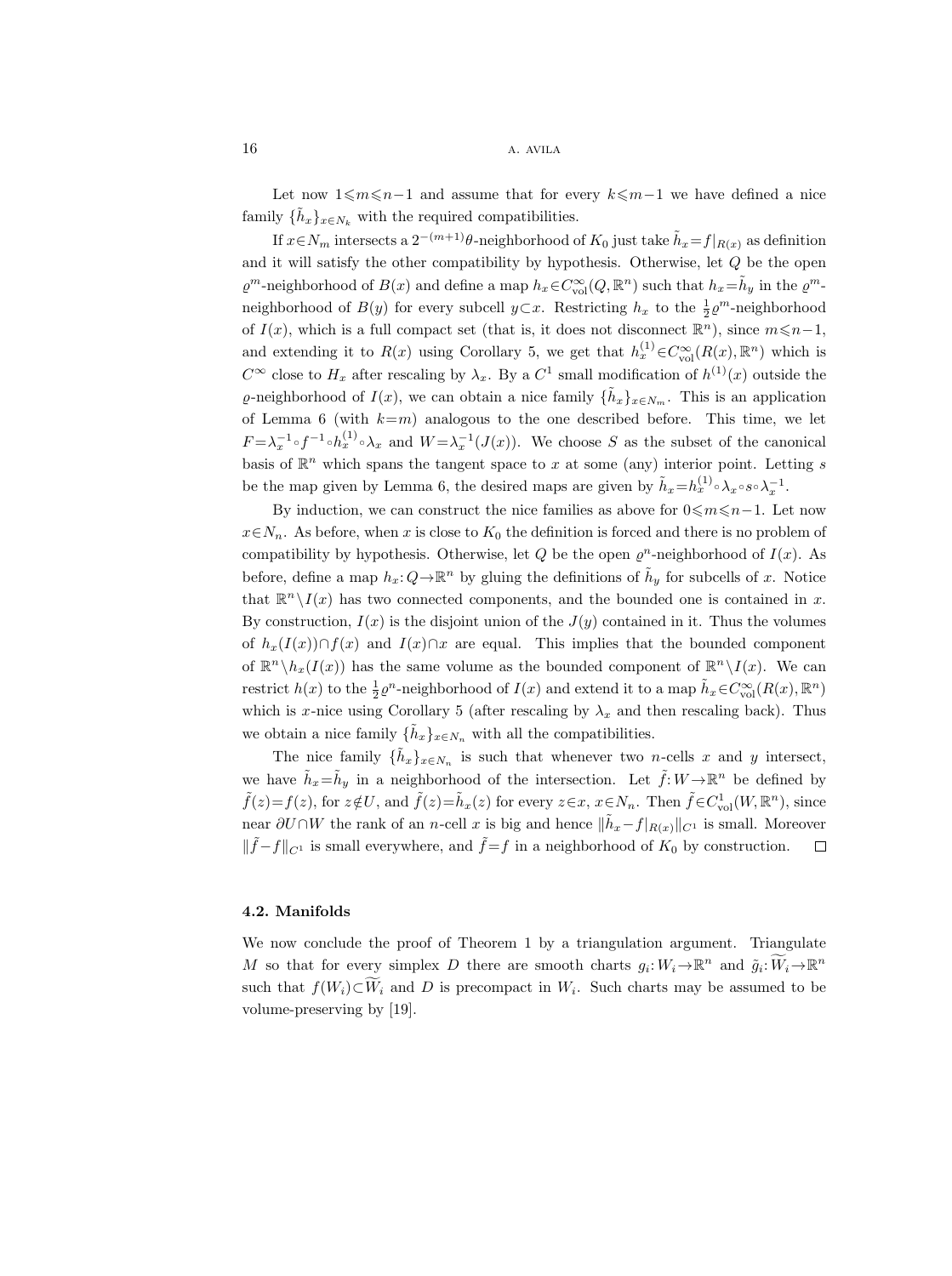Enumerate the vertices. Apply Theorem 7 in charts to smooth f in a neighborhood of the first vertex without changing  $f$  in a neighborhood of simplices that do not contain this vertex. Repeat with the subsequent vertices. Now suppose we have already smoothed  $f$ in a neighborhood of m-simplices, for some  $0 \leq m \leq n-1$ . Enumerate the  $(m+1)$ -simplices and apply Theorem 7 in charts to smooth it in a neighborhood of the first  $(m+1)$ -simplex, without changing it in a neighborhood of simplices that do not contain it (in particular we do not change it near its boundary). Repeat with the subsequent  $(m+1)$ -simplices. After *n* steps we will have smoothed  $f$  on the whole  $M$ .

#### References

- [1] Arbieto, A. & Matheus, C., A pasting lemma and some applications for conservative systems. Ergodic Theory Dynam. Systems, 27 (2007), 1399–1417.
- [2] Avila, A., Bochi, J. & Wilkinson, A., Nonuniform center bunching and the genericity of ergodicity among  $C^1$  partially hyperbolic symplectomorphisms. Ann. Sci. Éc. Norm.  $Supér., 42 (2009), 931-979.$
- [3] BOCHI, J., Genericity of zero Lyapunov exponents. Ergodic Theory Dynam. Systems, 22 (2002), 1667–1696.
- [4] Bochi, J. & Viana, M., Lyapunov exponents: how frequently are dynamical systems hyperbolic?, in Modern Dynamical Systems and Applications, pp. 271–297. Cambridge Univ. Press, Cambridge, 2004.
- [5] The Lyapunov exponents of generic volume-preserving and symplectic maps. Ann. of Math., 161 (2005), 1423–1485.
- [6] BONATTI, C., DÍAZ, L. J. & PUJALS, E. R., A  $C^1$ -generic dichotomy for diffeomorphisms: weak forms of hyperbolicity or infinitely many sinks or sources. Ann. of Math., 158 (2003), 355–418.
- [7] BONATTI, C., DÍAZ, L. J. & VIANA, M., Dynamics Beyond Uniform Hyperbolicity. Encyclopaedia of Mathematical Sciences, 102. Springer, Berlin–Heidelberg, 2005.
- [8] Bonatti, C., Matheus, C., Viana, M. & Wilkinson, A., Abundance of stable ergodicity. Comment. Math. Helv., 79 (2004), 753–757.
- [9] Bonatti, C. & Viana, M., SRB measures for partially hyperbolic systems whose central direction is mostly contracting. Israel J. Math., 115 (2000), 157–193.
- $[10]$  Lyapunov exponents with multiplicity 1 for deterministic products of matrices. Ergodic Theory Dynam. Systems, 24 (2004), 1295–1330.
- [11] Burago, D. & Kleiner, B., Separated nets in Euclidean space and Jacobians of bi-Lipschitz maps. Geom. Funct. Anal., 8 (1998), 273–282.
- [12] Burns, K. & Wilkinson, A., On the ergodicity of partially hyperbolic systems. Ann. of Math, 171 (2010), 451–489.
- [13] Dacorogna, B. & Moser, J., On a partial differential equation involving the Jacobian determinant. Ann. Inst. H. Poincaré Anal. Non Linéaire, 7 (1990), 1–26.
- [14] Dolgopyat, D. & Pesin, Y., Every compact manifold carries a completely hyperbolic diffeomorphism. Ergodic Theory Dynam. Systems, 22 (2002), 409–435.
- [15] Franks, J., Necessary conditions for stability of diffeomorphisms. Trans. Amer. Math. Soc., 158 (1971), 301–308.
- [16] HAYASHI, S., Connecting invariant manifolds and the solution of the  $C^1$  stability and  $\Omega$ stability conjectures for flows. Ann. of Math., 145 (1997), 81–137.